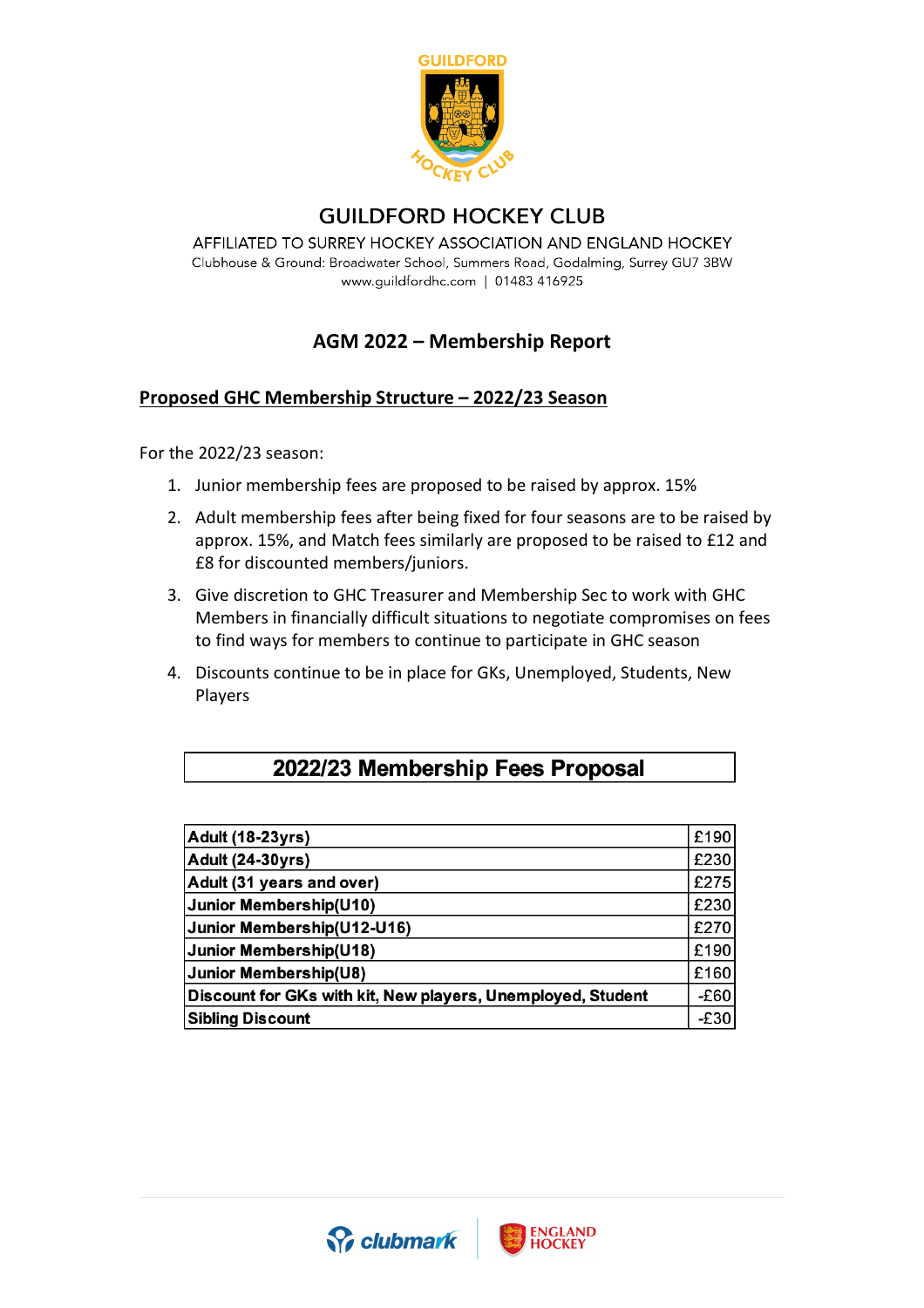### **GHC Membership Profile at close of 2021/2022 Season**

#### *Membership Analysis*

At the end of the 21/22 Season, GHC had 1988 registered Teamo members, with some comparative {20/21}, (19/20) and [18/19] in brackets, a membership summary of the detailed table below is:

| <b>Adult Playing</b>  | 292 | -28 (LlamaLegends) -6(MensB2H)<br>-53 (WomensB2H) -12 (Friends of GHC) |
|-----------------------|-----|------------------------------------------------------------------------|
|                       | 193 | ${185}(155)[144]$                                                      |
| Adult Social          | 870 | (Parents, Supporters, Alumni)<br>{557} (442) [458]                     |
| <b>Junior Playing</b> | 826 | $(785)$ (677) [691]                                                    |

| <b>ADULT PLAYING</b>                  | 193 {185 }(155)[144]                     |
|---------------------------------------|------------------------------------------|
| <b>Adult 18-23</b>                    | 258                                      |
| Adult 18-23 Discounted                | 12+5@£0                                  |
| <b>Adult 24-30</b>                    | 35 20                                    |
| Adult 24-30 Discounted                | 11+4@£0                                  |
| OLD Category - Adult 18-30            | 60 28                                    |
|                                       | (25)[28]                                 |
| OLD Category - Adult 18-30 Discounted | 32                                       |
|                                       | (33)[30]                                 |
| Adult 31+                             | 133 86 (67)[61]                          |
| Adult 31+ Discounted                  | $31 + 16@E0(21)[15]$                     |
| Adult Waivers@£0                      | 25 in total                              |
|                                       |                                          |
| <b>JUNIOR</b>                         | 826(B+G) {785}(677)[691]                 |
| U8                                    | 119 {85}(66)[87]                         |
| U10                                   | 136(59 + 77) {136} (125)[108]            |
| U12-U16                               | $490(110 + 79)$ , $(68 + 117)$ , $(45 +$ |
|                                       | 71){450}(399)[376]                       |
| U18                                   | $75(31 + 44)$ {66}(54)[57]               |
| <b>Junior Waivers</b>                 | $6 {15}$                                 |
|                                       |                                          |

Notes:

- 1. 54 Discounted Adult Memberships…Approx £3,200
- 2. 43 Waiver for Services … 25 Players who Coach or Administrate, 12 Admin/Coach Only, 6 Junior Waivers … Approx £6,000
- 3. 17 Broadwater Student Waivers … Approx £3,200
- 4. 108 Teamo members on Zero Cost Membership Late 21/22 Junior Triallists, Occasional Players, Returning Players, B2H Players … Approx £20,000
- 5. 22 Outstanding Invoices £3600